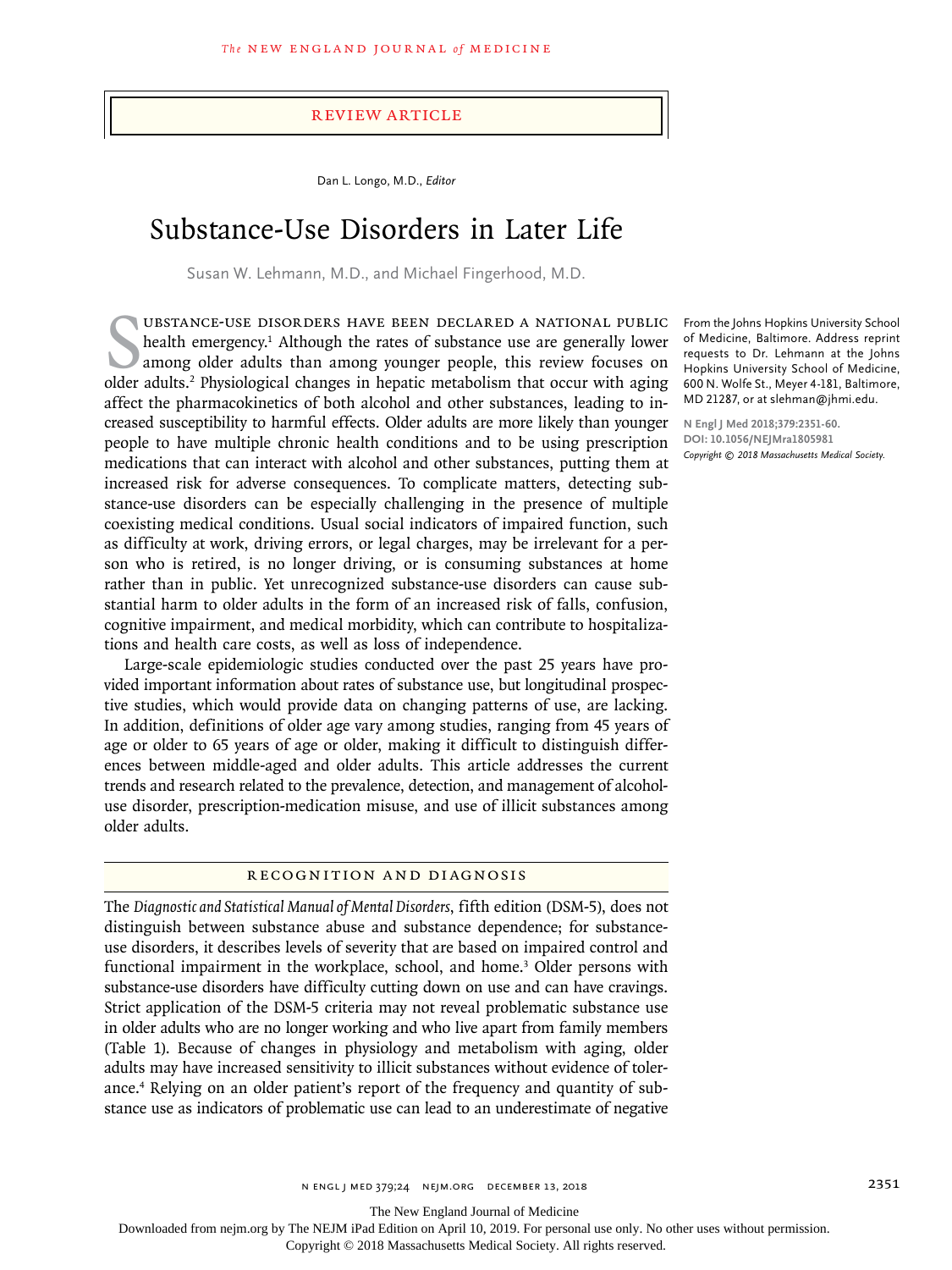| Table 1. Use of DSM-5 Criteria for the Diagnosis of Substance-Use Disorder in Older Adults.* |                                                                         |  |  |  |
|----------------------------------------------------------------------------------------------|-------------------------------------------------------------------------|--|--|--|
| <b>DSM-5 Criterion</b>                                                                       | Application of Criterion for Older Adult                                |  |  |  |
| Substance taken in greater amount than intended                                              | Older adult may be impaired using the same amount taken<br>when younger |  |  |  |
| There is persistent desire or unsuccessful effort to cut                                     | Older adult may not realize use is problematic, especially              |  |  |  |
| down or control use                                                                          | with long-term use                                                      |  |  |  |
| There is excessive time spent to obtain, use, or recover<br>from the substance               | Same                                                                    |  |  |  |
| There is craving for the substance                                                           | Same                                                                    |  |  |  |
| Repeated use leads to inability to perform role in the                                       | Role impairment is less pertinent; older adult may be retired           |  |  |  |
| workplace or at school or home                                                               | and may be living alone                                                 |  |  |  |
| Use continues despite negative consequences in social<br>and interpersonal situations        | Same                                                                    |  |  |  |
| Valued social or work-related roles are stopped because                                      | Effect of substance use on social roles is less obvious if              |  |  |  |
| of use                                                                                       | older adult is no longer working                                        |  |  |  |
| Repeated substance use occurs in potentially dangerous                                       | Same; older adult may be at increased risk for impaired                 |  |  |  |
| situations                                                                                   | driving                                                                 |  |  |  |
| Substance use not deterred by medical or psychiatric                                         | Same; medical consequences can be serious, including                    |  |  |  |
| complication                                                                                 | confusion, falls with injury, and psychiatric symptoms                  |  |  |  |
| Tolerance develops: increasing amount is needed to                                           | Symptomatic impairment may occur without an obvious                     |  |  |  |
| obtain effects                                                                               | need for increasing the amount                                          |  |  |  |
| Withdrawal syndrome occurs or patient takes substance                                        | Withdrawal syndrome can occur with more subtle symp-                    |  |  |  |
| to prevent withdrawal                                                                        | toms such as confusion                                                  |  |  |  |
| * DSM-5 denotes Diagnostic and Statistical Manual of Mental Disorders, fifth edition.        |                                                                         |  |  |  |

consequences, especially for persons with lower levels of alcohol consumption or use of other substances. Older adults and their family members may not realize that long-term patterns of drinking or drug use can have deleterious effects with aging. Coexisting medical conditions and prescription medications heighten the risk of adverse consequences,<sup>5</sup> including new or exacerbated cognitive impairment, difficulty sleeping, and increased susceptibility to falls.

It is crucial for clinicians to be aware that substance-use disorders can occur in older patients. The American Psychiatric Association urges clinicians to integrate substance-use prevention and treatment into routine primary health care for older adults.<sup>6</sup> In 2003, the Substance Abuse and Mental Health Services Administration's Center for Substance Abuse Treatment launched the national initiative, Screening, Brief Intervention, and Referral to Treatment (SBIRT). This program stresses a universal, stepped, screening approach, with tailored responses based on findings at each step. A recent project incorporated the SBIRT approach in screening for alcohol use, illicit-drug

use, and medication misuse among older adults in Florida.7 On a simple two-question prescreening test, participants were asked whether in the past year they had tried to cut down on drugs or medication and whether they used drugs or medication more than intended. Persons who responded yes to either question underwent a full screening with the Alcohol, Smoking and Substance Involvement Screening Test (ASSIST)<sup>8</sup> and were referred for specific treatment according to the screening results. The authors reported a significant reduction in substance use at 6 months, showing both the feasibility and benefit of screening older adults in a variety of outpatient settings. A validated approach specifically designed to screen older adults for substance-use disorders is currently lacking. However, use of a two-question prescreening tool, such as the one described above, combined with further investigative questions from the clinician to identify possible areas of concomitant impairment in functioning, may be useful in general practice for detecting problems involving substance use. Since older patients may lack awareness that

The New England Journal of Medicine

Downloaded from nejm.org by The NEJM iPad Edition on April 10, 2019. For personal use only. No other uses without permission.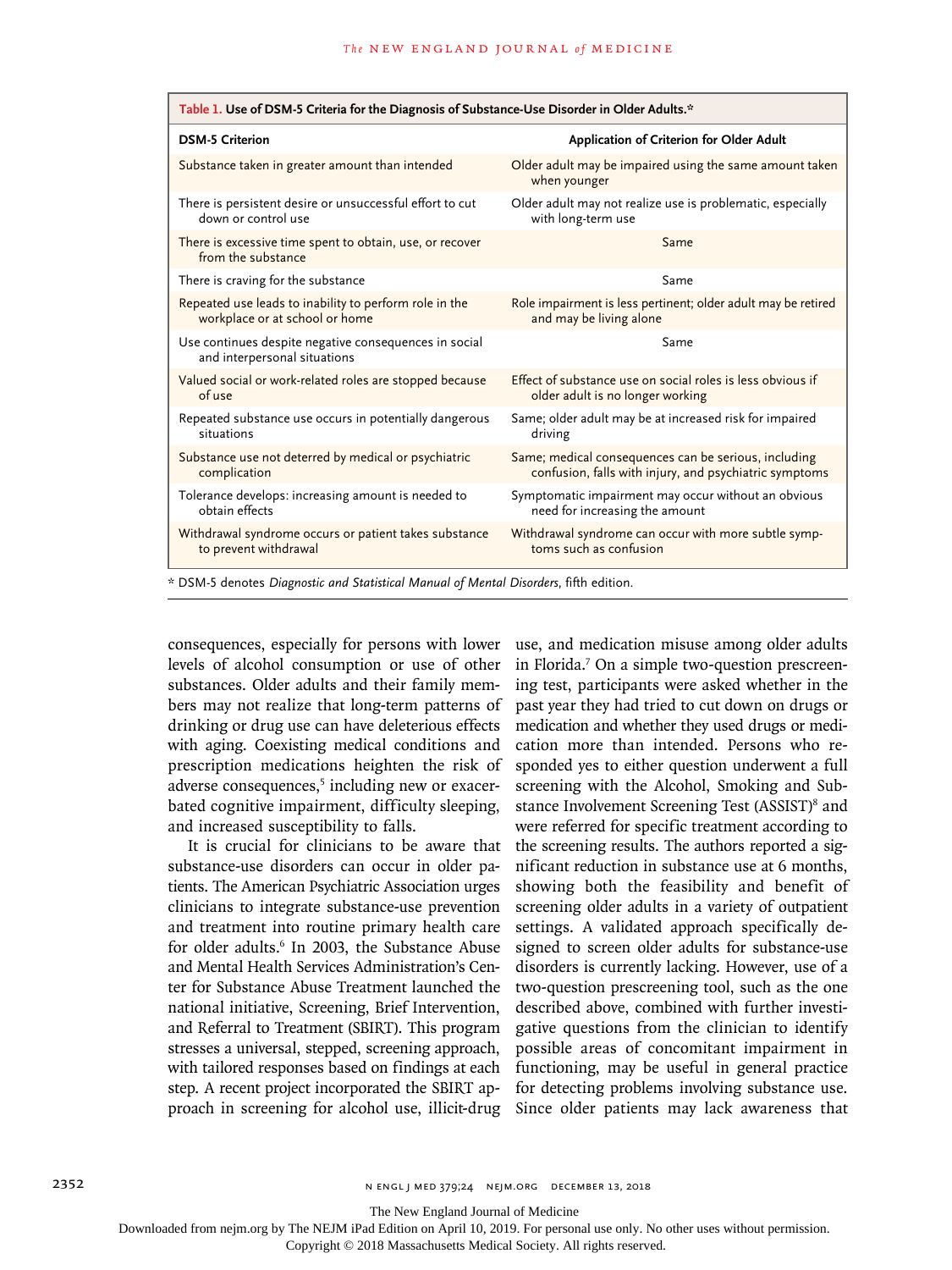their substance use is problematic or harmful, it is important that the assessment includes input from family members and acquaintances who know the patient well. A number of changes in an older adult's functional status may indicate problematic substance use (Table 2). Concerns about any of these changes might come from the patient or the patient's family and should trigger a candid and nonjudgmental discussion of substance use.

## Alcohol Use

Although alcohol consumption generally decreases with advancing age,<sup>9</sup> demographic trends show an increase in alcohol-use disorder among older adults in the United States,<sup>10,11</sup> and 14.5% of older drinkers consume alcohol at a level above the limit recommended by the National Institute on Alcohol Abuse and Alcoholism (NIAAA) for adults 65 years of age or older, which is no more than three drinks on a given day and no more than seven drinks in a week.<sup>12</sup> When coexisting medical conditions such as hypertension and diabetes are factored in, 53.3% of drinkers 65 years of age or older have potentially harmful levels of consumption. The 2013 National Survey on Drug Use and Health showed heavy drinking (defined as drinking five or more drinks on the same occasion on each of 5 or more days in the past 30 days) among 4.7% of persons 60 to 64 years of age and among 2.1% of those 65 years of age or older, as well as binge drinking (defined as drinking five or more drinks on the same occasion on at least 1 day in the past 30 days) among 14.1% of persons 60 to 64 years of age and 9.1% among those 65 years of age or older.13 Among older drinkers, men are at higher risk than women for harmful consumption, but prevalence rates for drinking are increasing faster among older women than among older men.14

Older adults with alcohol-use disorder fall into two groups, "early onset" and "late onset," with two thirds of people falling into the earlyonset group.15,16 People in the early-onset group have been drinking for many years, whereas those in the late-onset group frequently have had a recent stressful life event: loss of a partner, retirement, or a new impairment affecting activities of daily life. Women represent a greater

#### **Table 2. Signs of Possible Problematic Substance Use in Older Adults.**

Psychiatric symptoms: sleep disturbances, frequent mood swings, persistent irritability, anxiety, depression

Physical symptoms: nausea, vomiting, poor coordination, tremors

- Physical signs: unexplained injuries, falls, or bruises; malnutrition; evidence of self-neglect, such as poor hygiene
- Cognitive changes: confusion and disorientation, memory impairment, daytime drowsiness, impaired reaction time
- Social and behavioral changes: withdrawal from usual social activities, family discord, premature requests for refills of prescription medications

proportion of the late-onset group than the early-onset group.

In older adults as compared with their younger counterparts, impairment and an increase in the risk of falls occur at lower levels of alcohol consumption, but there is no evidence that liver metabolism of alcohol is significantly changed with aging.<sup>17,18</sup> The long-term health complications of alcohol use in older people are the same as those in younger people. However, alcoholuse disorder has been found to increase the risk of hospitalization among older adults.19 Those with alcohol-use disorder and multiple chronic health conditions are more likely to report depressive symptoms than are adults of a similar age who do not have alcohol-use disorder.<sup>20</sup> The increased risk of a harmful interaction between alcohol and prescribed medications is of clinical importance, and older adults often lack knowledge of the risks of such interactions. $21,22$ 

The Center for Substance Abuse Treatment recommends that screening for substance use and alcohol disorders be part of the routine medical visit for all persons over the age of 60 years.23 Yet the likelihood that a primary care provider has an alcohol-related discussion with a patient declines as the patient ages.<sup>24</sup> Older adults may lack awareness that their use of substances is problematic and might not bring it to the attention of the clinician. Even close family members may miss problematic consumption by an elderly relative whose drinking is occurring at home. Coexisting medical conditions, including cognitive impairment, can obscure signs of harmful use, which may be mistaken for anxiety, depression, or complications of current medical treatments.

The Alcohol Use Disorders Identification Test

The New England Journal of Medicine

Downloaded from nejm.org by The NEJM iPad Edition on April 10, 2019. For personal use only. No other uses without permission.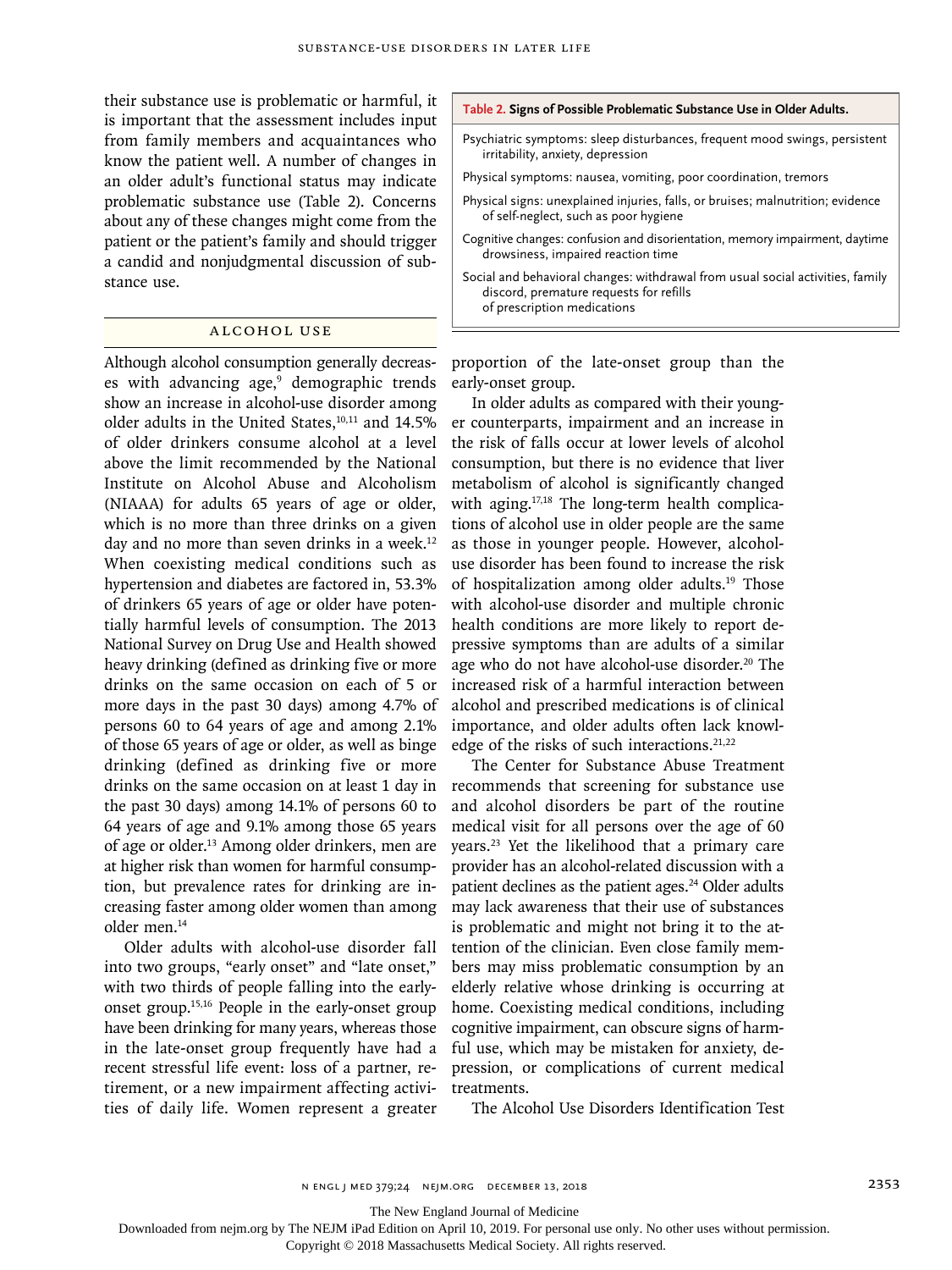(AUDIT) is a validated 10-item screening instrument developed by the World Health Organization that is specific for use of alcohol in the past year.25 On the AUDIT, the recommended cutoff score for the indication of potentially hazardous alcohol use is typically 8 (on a scale of 0 to 40, with higher scores indicating greater alcohol use), but for older adults, a score of 5 should be the cutoff that would prompt further investigation. An alcohol screening tool specifically designed for older adults is the geriatric version of the Michigan Alcoholism Screening Test (MAST-G).<sup>26</sup> More than five "yes" answers indicates an alcohol problem, with a sensitivity of 91 to 93% and a specificity of 65 to 84%. $27,28$  The widely used four-question screening tool for alcohol use disorder, the CAGE questionnaire, $29$  may not be a useful screening tool in older adults, since it is not designed to detect binge drinking. Older adults are also less likely than younger adults to have someone at home to "annoy" them about their drinking habits. The single screening question for alcohol-use disorder that the NIAAA recommends — "How many times in the past year have you had 5 or more drinks in a day," for men, or "4 or more drinks in a day," for women — should not be used in older adults because older adults are susceptible to adverse effects from fewer drinks than these screening amounts.

In older adults, the onset of the alcohol withdrawal syndrome may not occur until several days after cessation of drinking. Confusion, rather than tremor and tachycardia, is often the predominant clinical sign, and the severity and duration of withdrawal tend to increase with age.30 Alcohol withdrawal should be considered as a cause of confusion in an older patient and may be manifested as new-onset confusion in a hospitalized older patient. Interviewing family members can be crucial in establishing the diagnosis and may reveal previously undetected alcohol-use disorder. For older adults who are attempting to stop drinking and who do not have a history of severe withdrawal, alcohol withdrawal can be managed at home with supportive care, as long as a family member will be present at all times. However, those with a history of severe withdrawal are best monitored in the inpatient setting. A study involving more than 1200 patients, 18 to 78 years of age, who were hospitalized for alcohol withdrawal showed no differences in the severity of withdrawal symptoms between younger and older patients. Furthermore, patients in all age groups needed similar amounts of benzodiazepines to treat withdrawal symptoms, but for patients 50 years of age or older, there was a significant direct relationship between the duration of withdrawal and the level of alcohol consumption (i.e., a higher level of consumption before hospital admission was associated with a longer period of withdrawal); for patients younger than 50 years of age, the association between the level of consumption and the duration of withdrawal was not significant.31 Currently, there are no guidelines for the management of alcohol withdrawal that are specific for older patients. As with younger patients, benzodiazepines used in a symptom-triggered approach are the mainstay of treatment for alcohol withdrawal in older patients (Table 3). $32,33$ 

Motivational interviewing, which is a wellregarded approach to addressing behavioral changes geared toward better health, began as a treatment approach for problematic drinking.<sup>34,35</sup> Although motivational interviewing has been studied in a range of disorders, its effectiveness has not been evaluated specifically in older patients. Essentially, motivational interviewing is a structured, nonjudgmental conversation in which the clinician encourages the patient to examine his or her substance use and adopt a committed attitude toward changing the behavior. The framework is shown in Table 4. The reasons for wanting to change behaviors related to substance abuse may differ according to age, with older adults wanting to preserve their independence, improve somatic health, and maintain their cognitive abilities. These motives can be a focus of the discussion.

Studies suggest that alcohol treatment in older patients is more likely to be successful when the patients receive age-specific treatment.37,38 Clinicians should consider referring patients to Alcoholics Anonymous, though it may be difficult to find a group of peers in which an older adult feels comfortable. A primary care–based brief intervention, including a clinician-led discussion about the negative effects of alcohol on health, with direct advice about the need to change, has been shown to reduce the level of consumption in older adults who drink too much<sup>39</sup> and may improve health-related quality of life.<sup>40</sup> Older

The New England Journal of Medicine

Downloaded from nejm.org by The NEJM iPad Edition on April 10, 2019. For personal use only. No other uses without permission.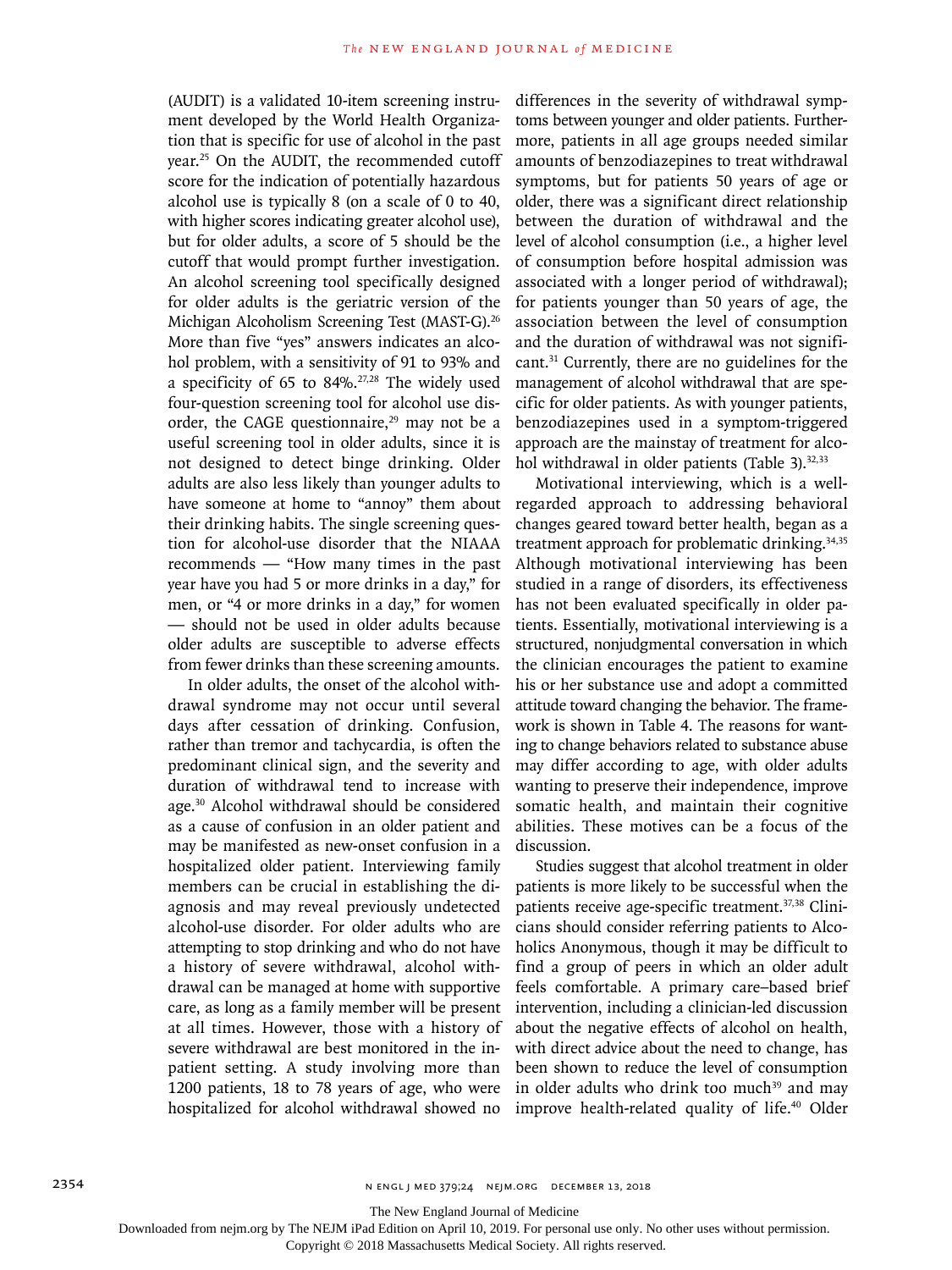adults may reduce alcohol consumption if they perceive a benefit from doing so.41,42 Treatment plans for older patients should focus on overcoming isolation and on establishing social supports.43 Attendance at a senior center may be a helpful intervention for isolated older adults, promoting new interests and social contacts.

The pharmacologic agents for long-term management of alcohol-use disorder — disulfiram, acamprosate, and naltrexone — have not been studied adequately in older adults, but their use may be considered in older patients (Table 3) and should always be combined with behavioral treatment. Naltrexone, an opioid antagonist, may limit heavy drinking by curbing the craving for alcohol but has not been shown to prevent relapse. Patients cannot be receiving opioids for pain while taking naltrexone. Acamprosate has shown limited effectiveness, and diarrhea is a common adverse effect. Disulfiram, an acetaldehyde dehydrogenase inhibitor, causes diaphoresis, flushing, and hypotension if the patient consumes alcohol while taking the medication. Drug interactions and coexisting medical conditions limit the use of disulfiram, and it should be stopped if the patient continues to drink while taking it.

# MISUSE OF PRESCRIPTION Medication

Nonmedical use of prescription drugs is defined as intentional or unintentional use of a prescribed medication that does not conform to prescribed directions. It includes taking more of a medication than directed or taking the medication for purposes other than the one for which it was prescribed, such as for mood-altering effects. Prescription rates for benzodiazepines and opioid medications are high among older adults. Approximately 8.7% of adults who are 65 to 80 years of age use benzodiazepines, a rate that is higher than the rates in the younger age groups,<sup>44</sup> and the prevalence of prescription opioid medications is 4 to 9% in adults 65 years of age or older.45 Indeed, from 1995 to 2010, opioids prescribed for older adults during office-based medical visits increased by a factor of nine.<sup>46</sup> Similarly, from 2003 to 2012, primary care visits by persons 65 years of age or older for benzodiazepine prescriptions increased significantly more than

| Table 3. Treatment of Alcohol-Use Disorder in Older Patients. |                           |                              |                         |                           |  |
|---------------------------------------------------------------|---------------------------|------------------------------|-------------------------|---------------------------|--|
| Indication and<br>Medication                                  | Onset of<br><b>Action</b> | Rate of<br><b>Metabolism</b> | Metabolized<br>by Liver | Dose*<br>mg               |  |
| <b>Treatment of alcohol</b><br>withdrawal                     |                           |                              |                         |                           |  |
| Chlordiazepoxide                                              | Intermediate              | Long                         | Yes                     | $25 - 50$                 |  |
| Diazepam                                                      | Fast                      | Long                         | Yes                     | $5 - 10$                  |  |
| Lorazepam                                                     | Intermediate              | Intermediate                 | No                      | $1 - 2$                   |  |
| Oxazepam                                                      | Slow                      | Short                        | <b>No</b>               | $15 - 30$                 |  |
| Long-term manage-<br>ment $\dagger$                           |                           |                              |                         |                           |  |
| Naltrexone                                                    |                           |                              | Yes                     | $25-50$ , daily           |  |
| Acamprosate                                                   |                           |                              | No                      | 666, three<br>times a day |  |
| Disulfuram                                                    |                           |                              | Yes                     | 500, daily                |  |

\* Dosing frequency for the treatment of alcohol withdrawal should be based on assessment of alcohol withdrawal symptoms.

† Naltrexone is an opioid-receptor antagonist, acamprosate is a possible partial *N*-methyl-D-aspartate (NMDA) receptor agonist, and disulfuram is an acetaldehyde dehydrogenase inhibitor.

| Table 4. FRAMES Approach to Brief Intervention.*                     |  |
|----------------------------------------------------------------------|--|
| <b>Feedback is provided from screening assessments</b>               |  |
| <b>Responsibility for change comes from the patient</b>              |  |
| Advice for making a change comes from the clinician                  |  |
| Menu of options is given to the patient                              |  |
| <b>Empathy characterizes the clinician's approach</b>                |  |
| Self-efficacy will enable the patient to pursue ongoing<br>follow-up |  |
| 2 <sup>c</sup>                                                       |  |

 $*$  The information is adapted from Miller and Sanchez. $36$ 

visits for antidepressants or other anxiolytic or sedative–hypnotic agents.<sup>47</sup>

The Beers Criteria of the American Geriatrics Society identify benzodiazepines as medications that are potentially inappropriate for the elderly. Because of physiological changes related to aging, older adults are more vulnerable to the adverse effects associated with benzodiazepines, such as delirium, falls, and traffic accidents. These physiological changes include increased tissue sensitivity to benzodiazepines and decreased metabolism of long-acting forms because of decreased lean body mass, increased body fat, and decreased total body water. Data from the

n engl j med 379;24 nejm.org December 13, 2018 2355

The New England Journal of Medicine

Downloaded from nejm.org by The NEJM iPad Edition on April 10, 2019. For personal use only. No other uses without permission.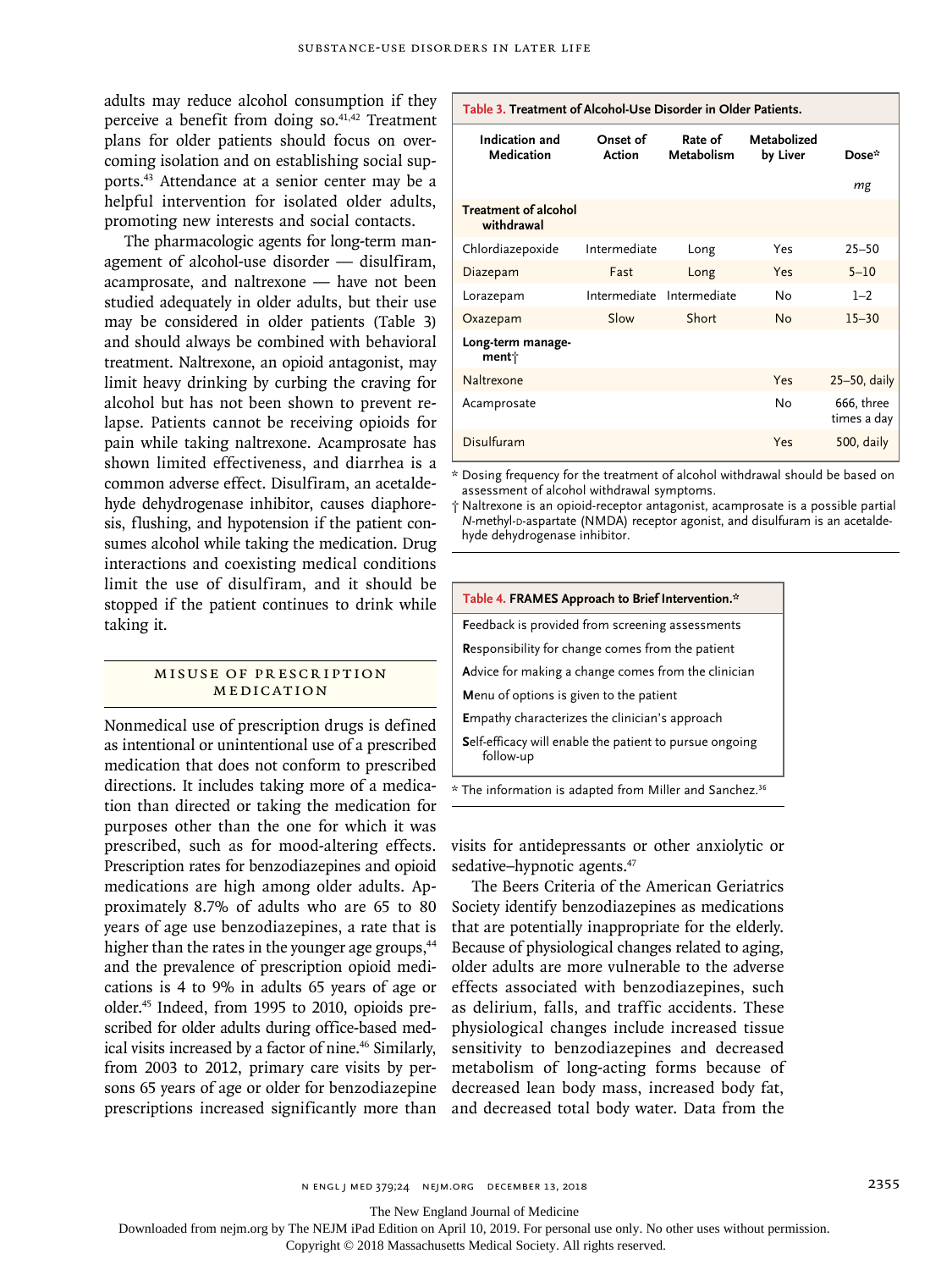2007–2010 National Ambulatory Medical Care Survey indicate that only 16% of older benzodiazepine users have received a diagnosis of a psychiatric disorder; furthermore, the proportion of visits for long-term continuation of benzodiazepine prescriptions increases with age, even among persons who are 80 years of age or older.<sup>48</sup>

The prevalence of chronic pain is higher among older adults than the prevalence in younger age cohorts, which may explain the high frequency of prescribed opioid medications in older age groups. The clearance of most opioids is reduced in older adults, increasing the risk of adverse effects.<sup>49</sup> The 2015 update of the Beers Criteria added opioid medications to the list of medications that affect the central nervous system and should be avoided in persons with a history of falls or fractures.<sup>50</sup> A study of the Veteran's Health Administration National Patient Care Database showed that the risk of death from any cause was higher among older patients with opioid-use disorder than among younger opioid users and that deaths related to human immunodeficiency virus infection or liver disorders were more prevalent among older opioid users than among nonusers of the same age; the drugrelated mortality rate did not decline with age.<sup>51</sup>

Although national data on the prevalence of benzodiazepine and opioid misuse among older adults are lacking, various studies have shown increasing rates of misuse-related emergency department visits.<sup>52</sup> A recent study analyzed 184,136 cases involving intentional misuse of prescription opioid medications that were reported between 2006 and 2013 to U.S. poison control centers participating in the Researched Abuse, Diversion, and Addiction-Related Surveillance (RADARS) System. The data showed an increasing linear trend in mortality rates among adults who were 60 years of age or older, with a significant linear increase in rates of opioid misuse with suicidal intent.<sup>53</sup> The same authors also analyzed 57,681 cases of unintentional misuse of prescription opioids that were reported between 2006 and 2014 to U.S. poison control centers participating in the RADARS System. The analysis showed that population rates of unintentional opioid misuse and serious medical outcomes were higher for adults who were 60 years of age or older than for those who were 20 to 59 years of age.<sup>54</sup>

The American College of Physicians (ACP)<sup>55</sup> and the Centers for Disease Control and Prevention56 have released guidelines for prescribing practices to help prevent and reduce prescriptionmedication misuse in older adults. The ACP supports implementation of a national prescriptiondrug monitoring program to standardize and coordinate current state programs, in an effort to reduce prescription misuse due to multiple prescriptions from different providers.

Cessation of opioid use can be achieved by slowly tapering the opioid dose over a period of a few weeks or months. Tapering should be done with close follow-up and family involvement, with the total daily dose generally reduced by approximately 10 percent per week. For patients with opioid-use disorder, long-term treatment with buprenorphine, provided by a licensed prescriber, is appropriate.

Benzodiazepine withdrawal can be achieved by slowly tapering the dose on an outpatient basis over a period of weeks or months. Dose tapering for both opioids and benzodiazepine requires a high level of commitment and adherence by the patient. Patient education and medication review, with provision of feedback to prescribers, have been used to decrease use of opioids and benzodiazepines. However, supervised withdrawal with psychotherapy support has been found to be more effective than these other interventions.57,58

## Use of Illicit Substances

Rates of illicit-substance use are substantially lower for older adults than for younger adults.<sup>59</sup> Members of the "baby boomer generation," born between 1946 and 1964, are a sizable demographic population. By 2030, adults 65 years of age or older will account for 20% of the population.60 Aging baby boomers constitute a cohort with high rates of illicit-drug use dating back to their early adult years, $61-63$  and they continue to use illicit drugs at higher rates than previous generations of older persons.<sup>64</sup> This has led to concerns that these persons may have higher rates of substance use as they age than did aging people of earlier generations. Indeed, it has been projected that substance-use rates among people 50 years of age or older will rise from 2.8 million in 2006 to 5.7 million in 2020.<sup>65</sup>

The New England Journal of Medicine

Downloaded from nejm.org by The NEJM iPad Edition on April 10, 2019. For personal use only. No other uses without permission.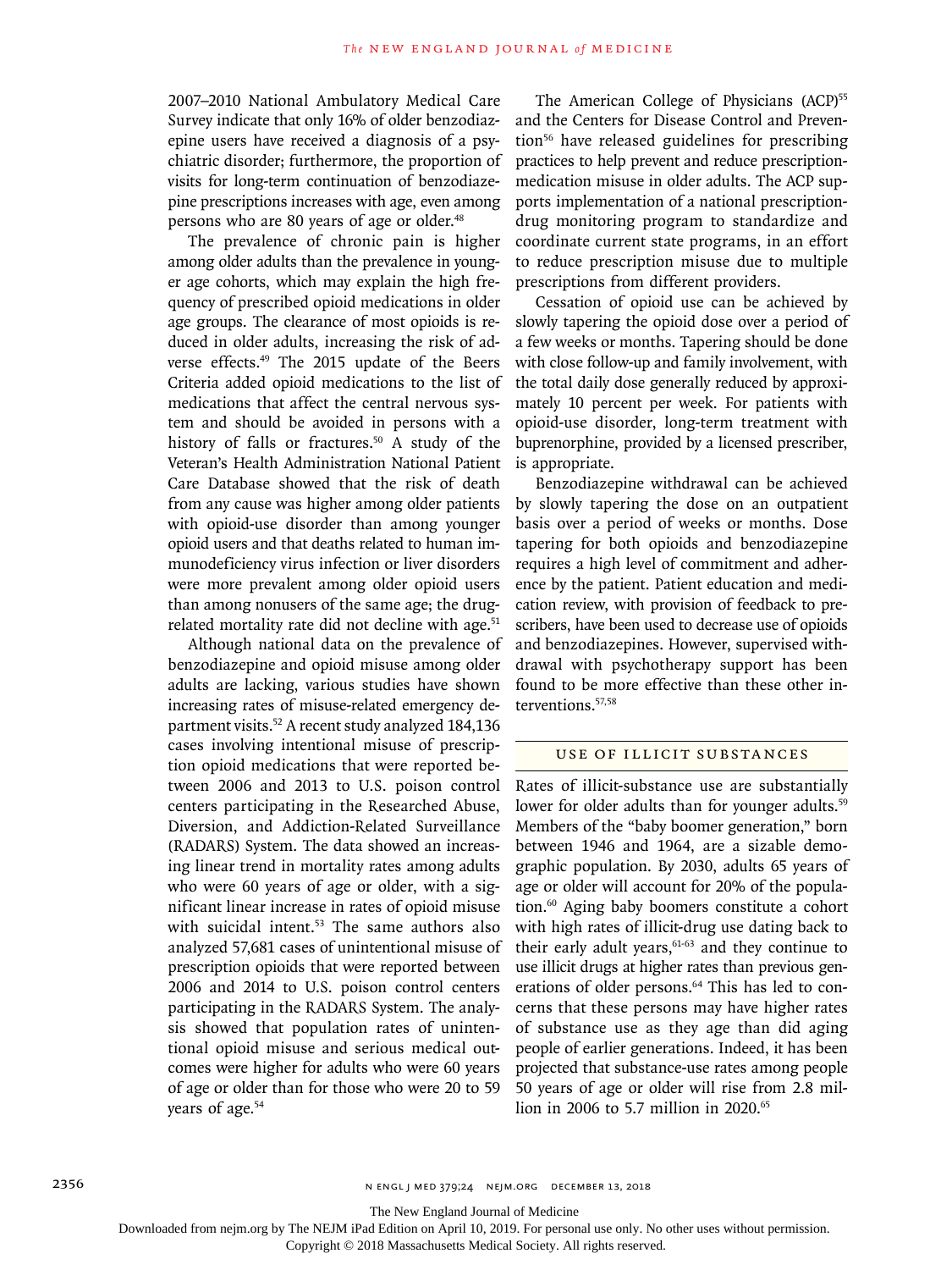Between 2002 and 2012, the prevalence of illicit-drug use increased from 3.4 to 7.2% among persons 50 to 54 years of age and from 1.9 to 6.6% among persons 55 to 59 years of age. Between 2003 and 2012, illicit-drug use among people 60 to 64 years of age increased from 1.1 to 3.6%.13 A study of data from the 2001–2002 National Epidemiologic Survey on Alcohol and Related Conditions (NESARC) and the 2012–2013 NESARC III showed that rates of lifetime heroin use were higher in 2012–2013 in all three age groups studied (18 to 29 years of age, 30 to 44 years, and 45 years or older).<sup>66</sup> A study of firsttime admissions for substance-abuse treatment between 1998 and 2008 showed that the proportion of older adults (≥55 years of age) admitted for substance abuse was higher than the proportion of younger adults admitted $67$  and that a greater proportion of older adults with a firsttime admission had a long-standing history of substance use. The authors also noted an increase in the numbers of older adults seeking treatment for heroin or cocaine use.

An analysis of data from the national Treatment Episode Data Set showed that the proportion of admissions for substance-abuse treatment among adults 55 years of age or older more than doubled from 2000 to 2012, from 3 to 7%, and the percentage of adults in this age group who had a history of substance abuse treatment increased from 39 to 46%.<sup>64</sup> In addition, the proportion of admissions for alcohol use alone decreased, whereas admissions for use of illicit drugs and for use of drugs in combination with alcohol nearly doubled.

In 2012, 4.6 million adults 50 years of age or older reported having used marijuana within the previous year, whereas fewer than 1 million reported use of cocaine, inhalants, hallucinogens, heroin, or methamphetamine within the previous year.61 The NESARC showed that the prevalence of marijuana use among older adults increased between 2002–2003 and 2012–2013, from 1.6 to 5.9% for persons 45 to 64 years of age and from 0.0 to 1.3% for persons 65 years of age or older.<sup>68</sup> Older marijuana users are likely to have started use in their teen years and may have long-term or frequent use. Data from the 2012–2013 NESARC showed that 80% of persons 50 years of age or older who reported marijuana use in the previous year also had other substance-use disorders,

and nearly 50% had one or more other mental disorders in their lifetime. Increased use of marijuana among adults older than 50 years of age has been attributed to a more receptive attitude toward marijuana use than in previous generations.

Qualitative studies have shown that older persons who use marijuana often report using it for relaxation or social recreation,<sup>69,70</sup> but it is also frequently seen as a safer alternative to prescription medications for chronic pain.71 Little is known about the long-term consequences of marijuana use in older adults, but short-term use in all age groups has been correlated with impairment in short-term memory, coordination, and driving, as well as increased risks of injury, paranoia, and psychosis. The chemical composition of marijuana is complex, and its effects on brain function and other physiological processes in older adults have not been sufficiently studied. Older adults with coexisting chronic medical conditions who use marijuana may be at risk for cognitive changes, falls, and interactions with prescription medications. Given that more states are making marijuana legal for medicinal or recreational use, marijuana use among older adults is likely to increase. Research is needed to understand the effects of long-term cannabis use in older adults.

Individual therapy and group therapy are beneficial in treating substance-use disorders, and cognitive behavioral therapy is effective for older adults.72 Support groups such as Narcotics Anonymous can be helpful, but as with Alcoholics Anonymous, finding an appropriate group for the older patient may be difficult. The Substance Abuse and Mental Health Services Administration's Treatment Improvement Protocol Series 26 includes recommendations calling for an agespecific approach, a focus on rebuilding social support networks, linkage with medical services and case management as needed, and staff with expertise and an interest in working with older adults.23

Little is known regarding best models of care for older adults with substance-use disorders. A review of 25 studies of treatment for substance abuse among older adults, performed over the past 30 years, showed that both age-specific and mixed-age group programs are effective. Treatment outcomes are heterogeneous, and rates of abstinence are similar to those in younger co-

The New England Journal of Medicine

Downloaded from nejm.org by The NEJM iPad Edition on April 10, 2019. For personal use only. No other uses without permission.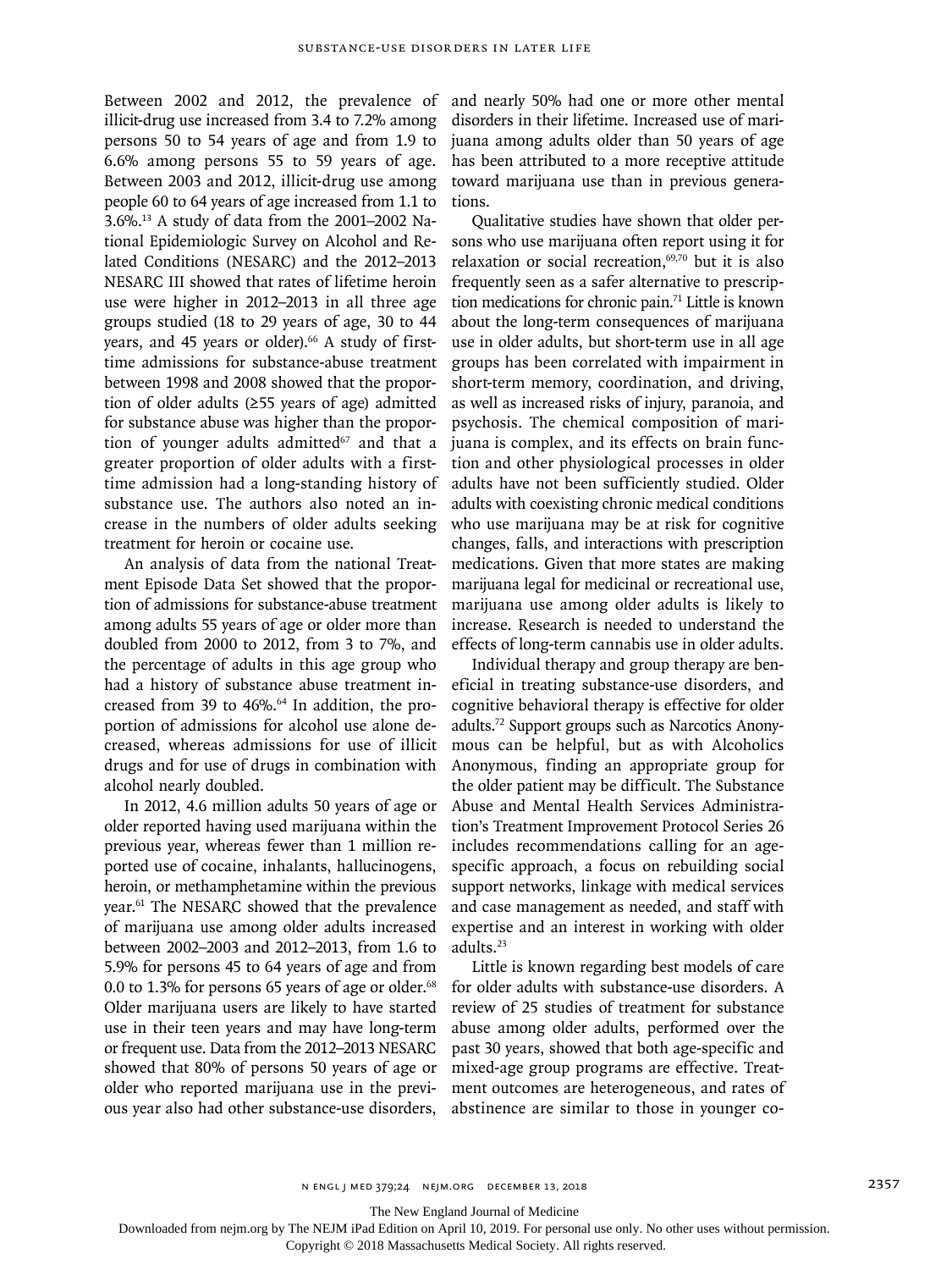horts, but older patients have better results with a longer duration of treatment.73 Both methadone and buprenorphine are effective pharmacologic agents for opioid-use disorder, but most of the data do not specifically address older adults, and these agents should be used with behavioral therapy. A number of small studies involving patients in methadone maintenance programs indicate that older adults are more likely to have chronic medical problems than younger adults, have a longer history of treatment for substance abuse, $74,75$  and are more likely to have coexisting mental disorders such as major depressive disorder, generalized anxiety disorder, and posttraumatic stress disorder.76 Treatment programs specifically targeting older adults with substanceuse disorders are rare.

# Summary and Recommendations

Alcohol-use disorder, prescription-drug misuse, and illicit-drug use are growing health problems in later life yet may be overlooked by health care providers. All clinicians who care for older the full text of this article at NEJM.org.

adults must be alert for possible signs and symptoms of substance-use disorders in their patients. Use of prescription-drug monitoring programs will help identify persons who obtain multiple prescriptions for medications with high misuse potential. Although opioid abuse is growing among older adults, marijuana is currently the most frequently used illicit substance in this age group. However, alcohol-use disorder remains the most prevalent substance-use disorder in later life. The fact that rates of alcohol-use disorder are increasing among older adults is cause for alarm. Research is needed to develop targeted screening methods and to identify the best treatment models for substance-use disorders in older adults. Treatment plans must encompass care for older patients with coexisting medical and psychiatric illnesses. New models of care may need to be created that allow for both coordination of services in integrated health care settings and treatment programs tailored for older patients.

No potential conflict of interest relevant to this article was reported.

Disclosure forms provided by the authors are available with

#### **References**

**1.** Merica D. Trump declares opioid epidemic a national public health emergency. CNN. October 26, 2017 (http://www.cnn .com/2017/10/26/politics/donald-trump -opioid-epidemic/index.html).

**2.** Wu L-T, Blazer DG. Substance use disorders and psychiatric comorbidity in mid and later life: a review. Int J Epidemiol 2014;43:304-17.

**3.** Diagnostic and statistical manual of mental disorders, 5th ed. Arlington, VA: American Psychiatric Association, 2013.

**4.** Kuerbis A, Sacco P, Blazer DG, Moore AA. Substance abuse among older adults. Clin Geriatr Med 2014;30:629-54.

**5.** Choi NG, DiNitto DM, Marti CN. Alcohol and other substance use, mental health treatment use, and perceived unmet treatment need: comparison between baby boomers and older adults. Am J Addict 2015;24:299-307.

**6.** American Psychiatric Association. Position statement on substance use disorders in older adults: APA official actions. November 2015 (https://www.psychiatry.org/ File%20Library/About-APA/Organization -Documents-Policies/Policies/Position -Substance-Use-Disorders-in-Older-Adults

.pdf). **7.** Schonfeld L, Hazlett RW, Hedgecock DK, Duchene DM, Burns LV, Gum AM. Screening, brief intervention, and referral to treatment for older adults with substance misuse. Am J Public Health 2015; 105:205-11.

**8.** WHO ASSIST Working Group. The Alcohol, Smoking and Substance Involvement Screening Test (ASSIST): development, reliability and feasibility. Addiction 2002;97:1183-94.

**9.** McEvoy LK, Kritz-Silverstein D, Barrett-Connor E, Bergstrom J, Laughlin GA. Changes in alcohol intake and their relationship with health status over a 24-year follow-up period in community-dwelling older adults. J Am Geriatr Soc 2013;61: 1303-8.

**10.** Grant BF, Chou SP, Saha TD, et al. Prevalence of 12-month alcohol use, highrisk drinking, and DSM-IV alcohol use disorder in the United States, 2001-2002 to 2012-2013: results from the National Epidemiologic Survey on Alcohol and Related Conditions. JAMA Psychiatry 2017; 74:911-23.

**11.** Han BH, Moore AA, Sherman S, Keyes KM, Palamar JJ. Demographic trends of binge alcohol use and alcohol use disorders among older adults in the United States, 2005-2014. Drug Alcohol Depend 2017;170:198-207.

**12.** Wilson SR, Knowles SB, Huang Q, Fink A. The prevalence of harmful and hazardous alcohol consumption in older U.S. adults: data from the 2005-2008 National Health and Nutrition Examination Survey (NHANES). J Gen Intern Med 2014; 29:312-9.

**13.** Results from the 2013 National Survey on Drug Use and Health: detailed tables. Rockville, MD: Substance Abuse and Mental Health Services Administration, 2014.

**14.** Breslow RA, Castle IP, Chen CM, Graubard BI. Trends in alcohol consumption among older Americans: National Health Interview Surveys, 1997 to 2014. Alcohol Clin Exp Res 2017;41:976-86.

**15.** Atkinson RM, Tolson RL, Turner JA. Late versus early onset problem drinking in older men. Alcohol Clin Exp Res 1990; 14:574-9.

**16.** Brennan PL, Moos RH. Functioning, life context, and help-seeking among lateonset problem drinkers: comparisons with nonproblem and early-onset problem drinkers. Br J Addict 1991;86:1139-50.

**17.** Pozzato G, Moretti M, Franzin F, et al. Ethanol metabolism and aging: the role of "first pass metabolism" and gastric alcohol dehydrogenase activity. J Gerontol A Biol Sci Med Sci 1995;50:B135-B141.

**18.** Vestal RE, McGuire EA, Tobin JD, Andres R, Norris AH, Mezey E. Aging and ethanol metabolism. Clin Pharmacol Ther 1977;21:343-54.

**19.** Wadd S, Papadopoulos C. Drinking behaviour and alcohol-related harm amongst older adults: analysis of existing UK datasets. BMC Res Notes 2014;7:741. **20.** Mowbray O, Washington T, Purser G, O'Shields J. Problem drinking and depression in older adults with multiple chronic health conditions. J Am Geriatr Soc 2017; 65:146-52.

2358 n engl j med 379;24 nejm.org December 13, 2018

The New England Journal of Medicine

Downloaded from nejm.org by The NEJM iPad Edition on April 10, 2019. For personal use only. No other uses without permission.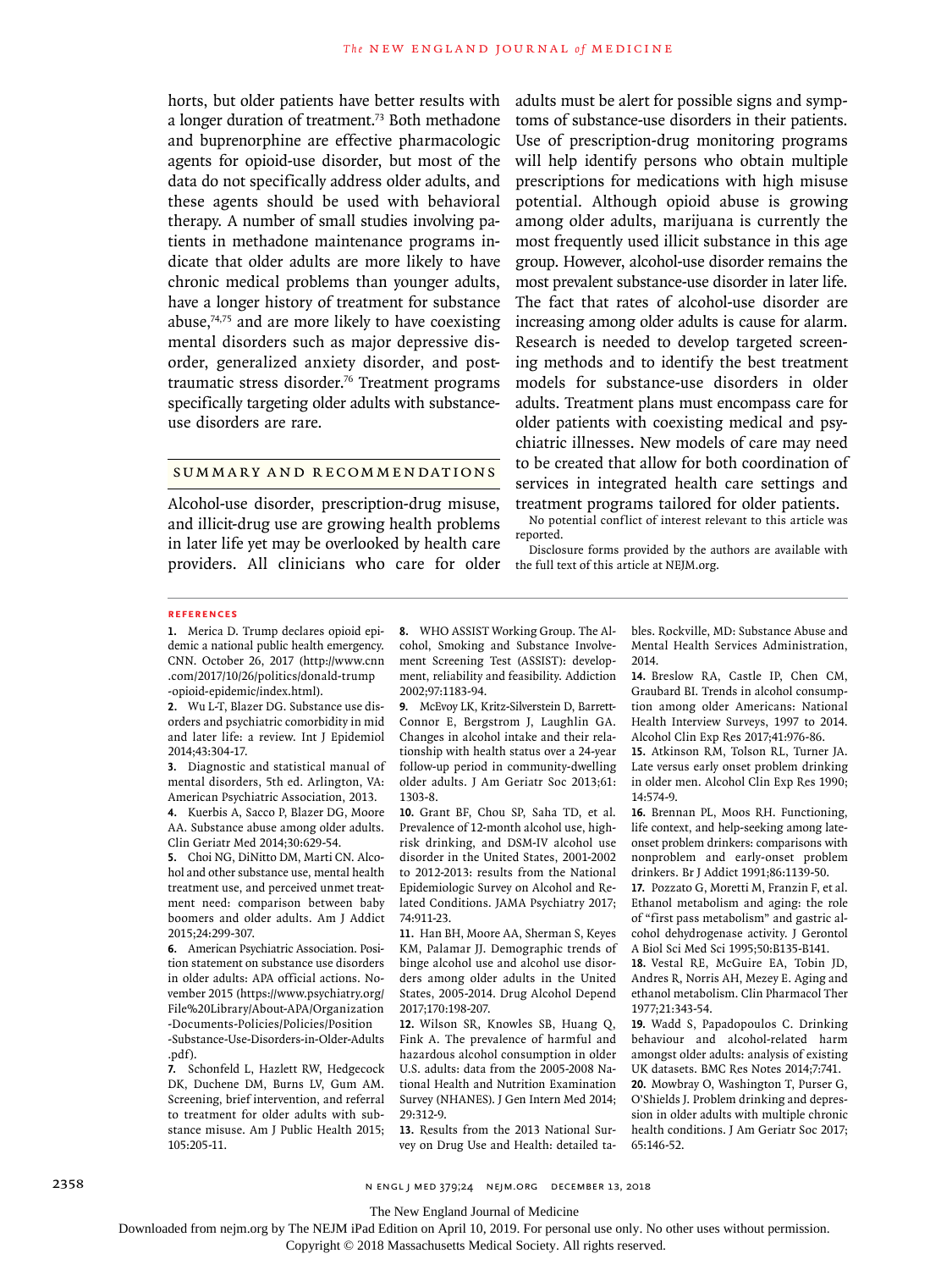**21.** Zanjani F, Hoogland AI, Downer BG. Alcohol and prescription drug safety in older adults. Drug Healthc Patient Saf 2013;5:13-27.

**22.** Cousins G, Galvin R, Flood M, et al. Potential for alcohol and drug interactions in older adults: evidence from the Irish Longitudinal Study on Ageing. BMC Geriatr 2014;14:57.

**23.** Center for Substance Abuse Treatment. Substance abuse among older adults: Treatment Improvement Protocol (TIP) series 26. Rockville, MD: Substance Abuse and Mental Health Services Administration, 1998:1-252. (DHHS publication no. SMA 98-3179.7.)

**24.** Duru OK, Xu H, Tseng CH, et al. Correlates of alcohol-related discussions between older adults and their physicians. J Am Geriatr Soc 2010;58:2369-74.

**25.** Saunders JB, Aasland OG, Babor TF, de la Fuente JR, Grant M. Development of the Alcohol Use Disorders Identification Test (AUDIT): WHO collaborative project on early detection of persons with harmful alcohol consumption-II. Addiction 1993; 88:791-804.

**26.** Blow FC, Brower KJ, Schulenberg JE, Demo-Dananberg LM, Young JP, Beresford TP. The Michigan Alcoholism Screening Test-Geriatric version (MAST-G): a new elderly-specific screening instrument. Alcohol Clin Exp Res 1992;16:372.

**27.** Joseph CL, Ganzini L, Atkinson RM. Screening for alcohol use disorders in the nursing home. J Am Geriatr Soc 1995;43: 368-73.

**28.** MacNeil PD, Campbell JW, Vernon L. Screening for alcoholism in the elderly. J Am Geriatr Soc 1994;42:SA7.

**29.** Ewing JA. Detecting alcoholism: the CAGE questionnaire. JAMA 1984;252: 1905-7.

**30.** Brower KJ, Mudd S, Blow FC, Young JP, Hill EM. Severity and treatment of alcohol withdrawal in elderly versus younger patients. Alcohol Clin Exp Res 1994;18: 196-201.

**31.** Wojnar M, Wasilewski D, Zmigrodzka I, Grobel I. Age-related differences in the course of alcohol withdrawal in hospitalized patients. Alcohol Alcohol 2001;36: 577-83.

**32.** Sachdeva A, Choudhary M, Chandra M. Alcohol withdrawal syndrome: benzodiazepines and beyond. J Clin Diagn Res 2015;9(9):VE01-VE07.

**33.** Amato L, Minozzi S, Vecchi S, Davoli M. Benzodiazepines for alcohol withdrawal. Cochrane Database Syst Rev 2010; 3:CD005063.

**34.** Moyers TB, Houck J. Combining motivational interviewing with cognitivebehavioral treatments for substance abuse: lessons from the COMBINE Research Project. Cognit Behav Pract 2011;18:38-45. **35.** Copeland L, McNamara R, Kelson M, Simpson S. Mechanisms of change within motivational interviewing in relation to health behaviors outcomes: a systematic review. Patient Educ Couns 2015;98:401- 11.

**36.** Miller WR, Sanchez VC. Motivating young adults for treatment and lifestyle change. In: Howard GS, Nathan PE, eds. Alcohol use and misuse by young adults. Notre Dame, IN: University of Notre Dame Press, 1994:55-81.

**37.** Amodeo M. Treating the late life alcoholic: guidelines for working through denial integrating individual, family, and group approaches. J Geriatr Psychiatry 1990;23:91-105.

**38.** Kofoed LL, Tolson RL, Atkinson RM, Toth RL, Turner JA. Treatment compliance of older alcoholics: an elder-specific approach is superior to "mainstreaming." J Stud Alcohol 1987;48:47-51.

**39.** Moore AA, Blow FC, Hoffing M, et al. Primary care-based intervention to reduce at-risk drinking in older adults: a randomized controlled trial. Addiction 2011; 106:111-20.

**40.** Barnes AJ, Xu H, Tseng CH, et al. The effect of a patient-provider educational intervention to reduce at-risk drinking on changes in health and health-related quality of life among older adults: the Project Share study. J Subst Abuse Treat 2016;60: 14-20.

**41.** Borok J, Galier P, Dinolfo M, et al. Why do older unhealthy drinkers decide to make changes or not in their alcohol consumption? Data from the Healthy Living as You Age study. J Am Geriatr Soc 2013;61:1296-302.

**42.** Fink A, Elliott MN, Tsai M, Beck JC. An evaluation of an intervention to assist primary care physicians in screening and educating older patients who use alcohol. J Am Geriatr Soc 2005;53:1937-43.

**43.** Schonfeld L, Dupree LW. Treatment approaches for older problem drinkers. Int J Addict 1995;30:1819-42.

**44.** Olfson M, King M, Schoenbaum M. Benzodiazepine use in the United States. JAMA Psychiatry 2015;72:136-42.

**45.** Campbell CI, Weisner C, Leresche L, et al. Age and gender trends in long-term opioid analgesic use for noncancer pain. Am J Public Health 2010;100:2541-7.

**46.** Olfson M, Wang S, Iza M, Crystal S, Blanco C. National trends in the officebased prescription of schedule II opioids. J Clin Psychiatry 2013;74:932-9.

**47.** Maust DT, Blow FC, Wiechers IR, Kales HC, Marcus SC. National trends in antidepressant, benzodiazepine, and other sedative-hypnotic treatment of older adults in psychiatric and primary care. J Clin Psychiatry 2017;78(4):e363-e371.

**48.** Maust DT, Kales HC, Wiechers IR, Blow FC, Olfson M. No end in sight: benzodiazepine use in older adults in the United States. J Am Geriatr Soc 2016; 64:2546-53.

**49.** Smith HS. Opioid metabolism. Mayo Clin Proc 2009;84:613-24.

**50.** The American Geriatrics Society 2015 Beers Criteria Update Expert Panel. American Geriatrics Society 2015 updated Beers Criteria for potentially inappropriate medication use in older adults. J Am Geriatr Soc 2015;63:2227-46.

**51.** Larney S, Bohnert ASB, Ganoczy D, et al. Mortality among older adults with opioid use disorders in the Veteran's Health Administration, 2000-2011. Drug Alcohol Depend 2015;147:32-7.

**52.** Maree RD, Marcum ZA, Saghafi E, Weiner DK, Karp JF. A systematic review of opioid and benzodiazepine misuse in older adults. Am J Geriatr Psychiatry 2016; 24:949-63.

**53.** West NA, Severtson SG, Green JL, Dart RC. Trends in abuse and misuse of prescription opioids among older adults. Drug Alcohol Depend 2015;149:117-21.

**54.** West NA, Dart RC. Prescription opioid exposures and adverse outcomes among older adults. Pharmacoepidemiol Drug Saf 2016;25:539-44.

**55.** Kirschner N, Ginsburg J, Sulmasy LS. Prescription drug abuse: executive summary of a policy position paper from the American College of Physicians. Ann Intern Med 2014;160:198.

**56.** Dowell D, Haegerich TM, Chou R. CDC guideline for prescribing opioids for chronic pain — United States, 2016. MMWR Recomm Rep 2016;65(RR-1):1-49. **57.** Gould RL, Coulson MC, Patel N, Highton-Williamson E, Howard RJ. Interventions for reducing benzodiazepine use in older people: meta-analysis of randomised controlled trials. Br J Psychiatry 2014;204:98-107.

**58.** Darker CD, Sweeney BP, Barry JM, Farrell MF, Donnelly-Swift E. Psychosocial interventions for benzodiazepine harmful use, abuse or dependence. Cochrane Database Syst Rev 2015;5:CD009652.

**59.** National Institute on Drug Abuse. Nationwide trends. Revised June 2015 (https:// www.drugabuse.gov/publications/drugfacts/ nationwide-trends).

**60.** Eden J, Maslow K, Le M, Blazer D, eds. The Mental Health and Substance Use Workforce for older adults: in whose hands? Washington, DC: National Academies Press, 2012 (http://www.nap.edu/catalog/ 13400/the-mental-health-and-substance -use-workforce-for-older-adults).

**61.** Results from the 2012 National Survey on Drug Use and Health: summary of national findings. NSDUH series H-46. Rockville, MD: Substance Abuse and Mental Health Services Administration, 2013. (HHS publication no. (SMA) 13-4795.)

**62.** Wu L-T, Blazer DG. Illicit and nonmedical drug use among older adults: a review. J Aging Health 2011;23:481-504. **63.** Blow FC, Barry KL. Alcohol and substance misuse in older adults. Curr Psychiatry Rep 2012;14:310-9.

**64.** Chhatre S, Cook R, Mallik E, Jayadevappa R. Trends in substance use admissions among older adults. BMC Health Serv Res 2017;17:584.

**65.** Han B, Gfroerer JC, Colliver JD, Penne

n engl j med 379;24 nejm.org December 13, 2018 2359

The New England Journal of Medicine

Downloaded from nejm.org by The NEJM iPad Edition on April 10, 2019. For personal use only. No other uses without permission.